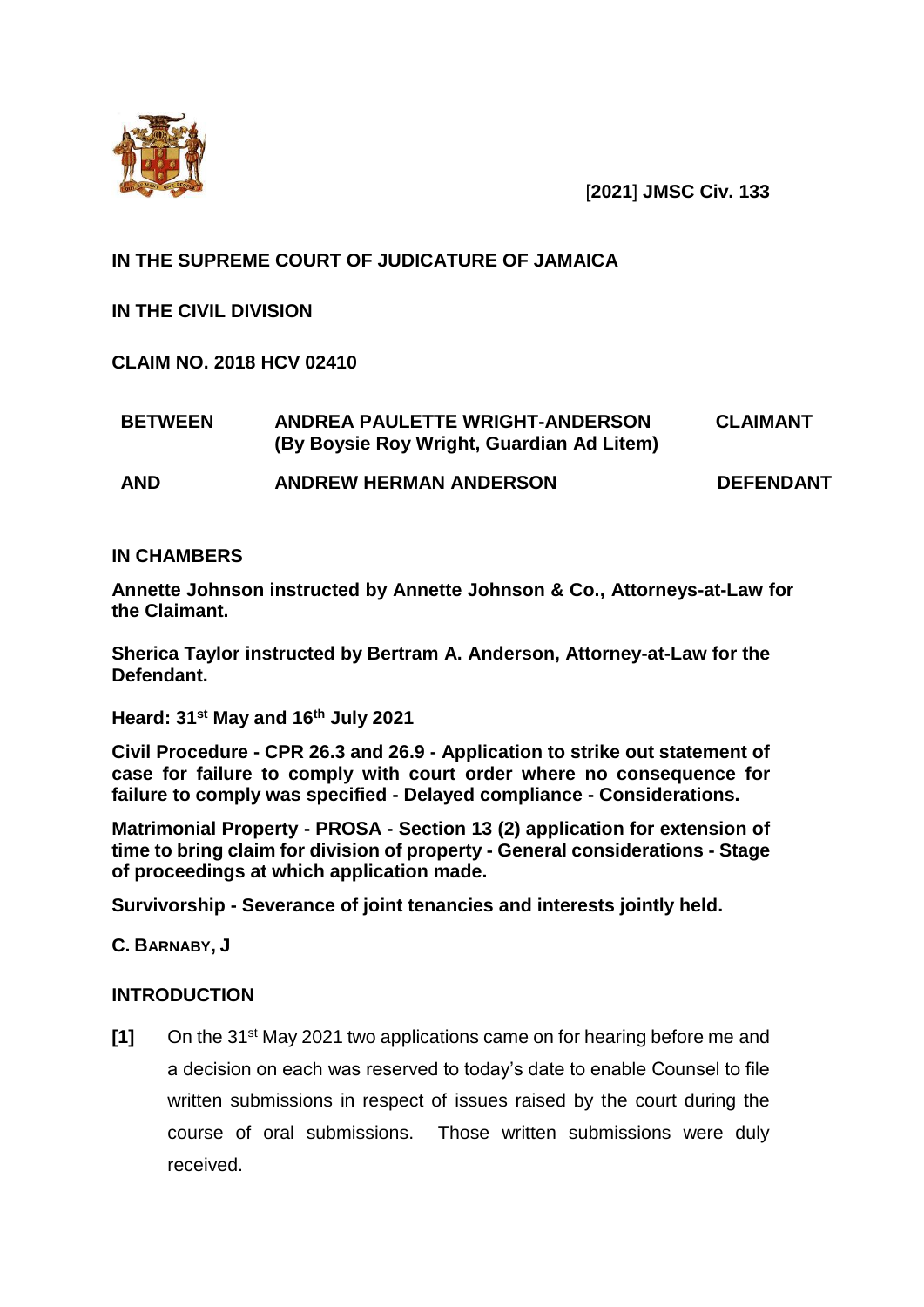- **[2]** The first application in time is the Defendant's Notice of Application for Court Orders filed 11<sup>th</sup> October 2019. He asks that the Fixed Date Claim Form, wherein the Claimant claims a declaration that she is entitled to an equal share in the family home, among other relief, be struck out.
- **[3]** The Claimant's Notice of Application for Court Orders filed 30<sup>th</sup> October 2019 was also before me. It is for orders to extend the time within which to file her claim under the Property Rights of Spouses Act (PROSA); and to strike out the Defendant's Affidavit in Response to the claim for failure to comply with the Order of L. Pusey J made on 1<sup>st</sup> May 2019. The application is supported by the affidavit of Mr. Boysie Roy Wright who was appointed Guardian Ad Litem to continue proceedings, following the death of his daughter Mrs. Wright-Anderson on the 27<sup>th</sup> August 2019.

# **ISSUES & CONCLUSIONS**

- **[4]** Having considered the applicable law, the evidence and submissions, I find that the following issues dispose of the applications.
	- (i) Does the Defendant's failure to timeously comply with the Order of L. Pusey J, for which no sanction was imposed, warrant the striking out of his affidavit filed in response to the claim in circumstances where there was compliance ahead of the date fixed for trial?
	- (ii) Should the court exercise the discretion to extend the time within which the Claimant is permitted to bring a claim for division of property under PROSA, having regard to the stage at which the proceedings have reached and the nature of the Defendant's response to the claim?
	- (iii) Does the Claimant's claim fail to disclose any reasonable grounds for bringing a claim to enable it to be struck out?
- **[5]** For reasons which follow, I find that the issues are to be determined thus.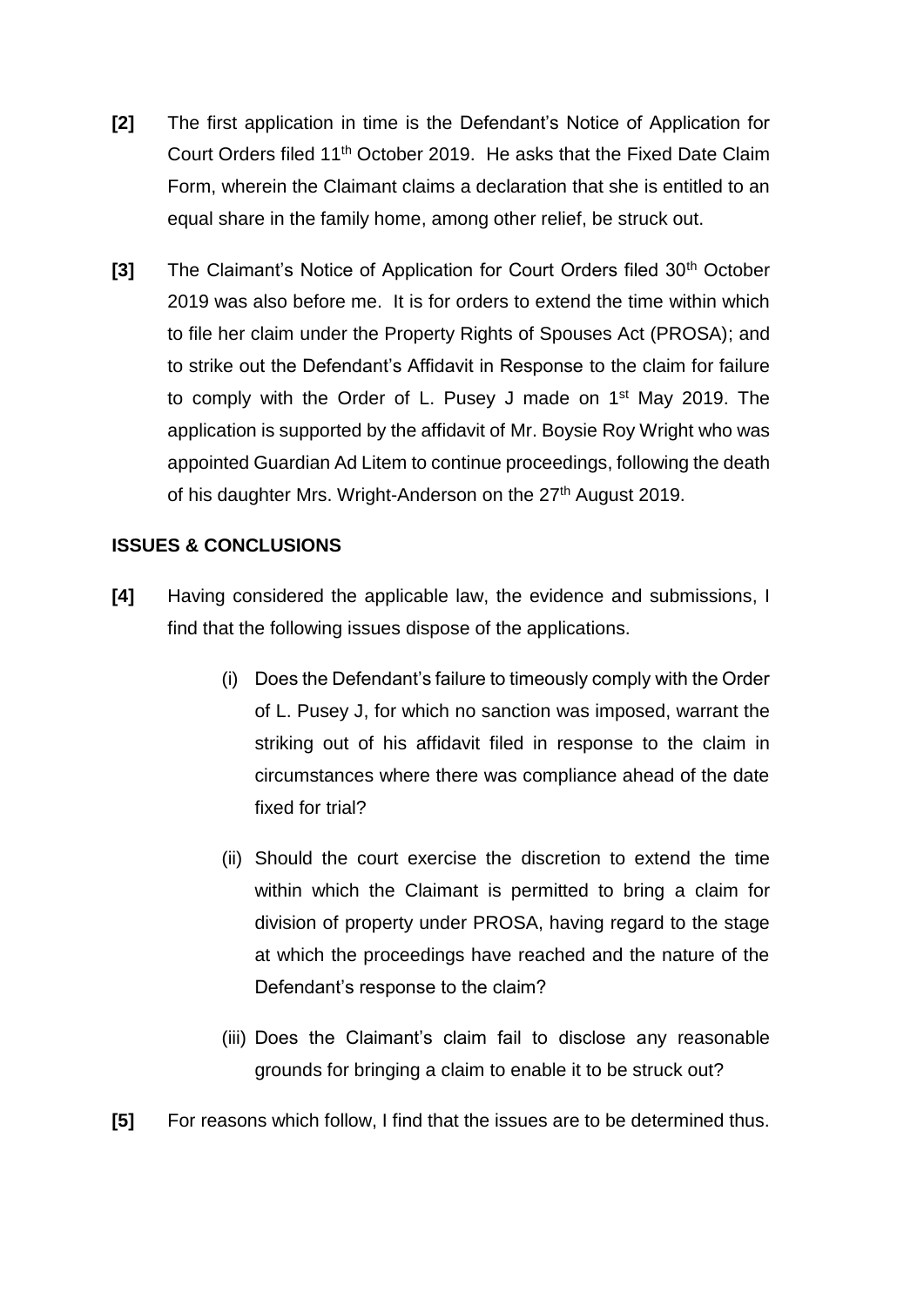- (i) Although the Defendant failed to comply with the Order of L. Pusey J within the time limited, his Affidavit in response to the claim should not be struck out in circumstance where there was compliance ahead of the trial date, and the court is able to justly dispose of the claim.
- (ii) The Claimant's application for an extension of time within which to file a division of property claim under PROSA should be refused as the delay in filing the claim was not explained sufficiently or at all, and to grant it would be prejudicial to the Defendant who relies on the limitation defence under the Act.
- (iii) Outside of a claim for division of property under section 13 of PROSA, the Claimant was competent to file a claim under section 11 of the Act for a determination on questions relating to the title to or possession of property during the subsistence of the parties' marriage; for the partition of property jointly held under the Partition Act; or to have property questions settled in accordance with the rules of common law and equity. In these circumstances it cannot be said that the Fixed Date Claim Form fails to disclose any reasonable ground for bringing the claim to warrant its striking out.

# **REASONS**

- **i. Does the Defendant's failure to timeously comply with the Order of L. Pusey J, for which no sanction was imposed, warrant the striking out of his affidavit filed in response to the claim in circumstances where there was compliance ahead of the date fixed for trial?**
- **[6]** The Claimant applies to strike out the Defendant's affidavit in response to the claim pursuant to CPR 26.3, on the ground that he failed to comply with the Order of L. Pusey J made at the first hearing of the Fixed Date Claim Form on 1st May 2019. On that occasion both parties were represented by Counsel and the following timetable fixed.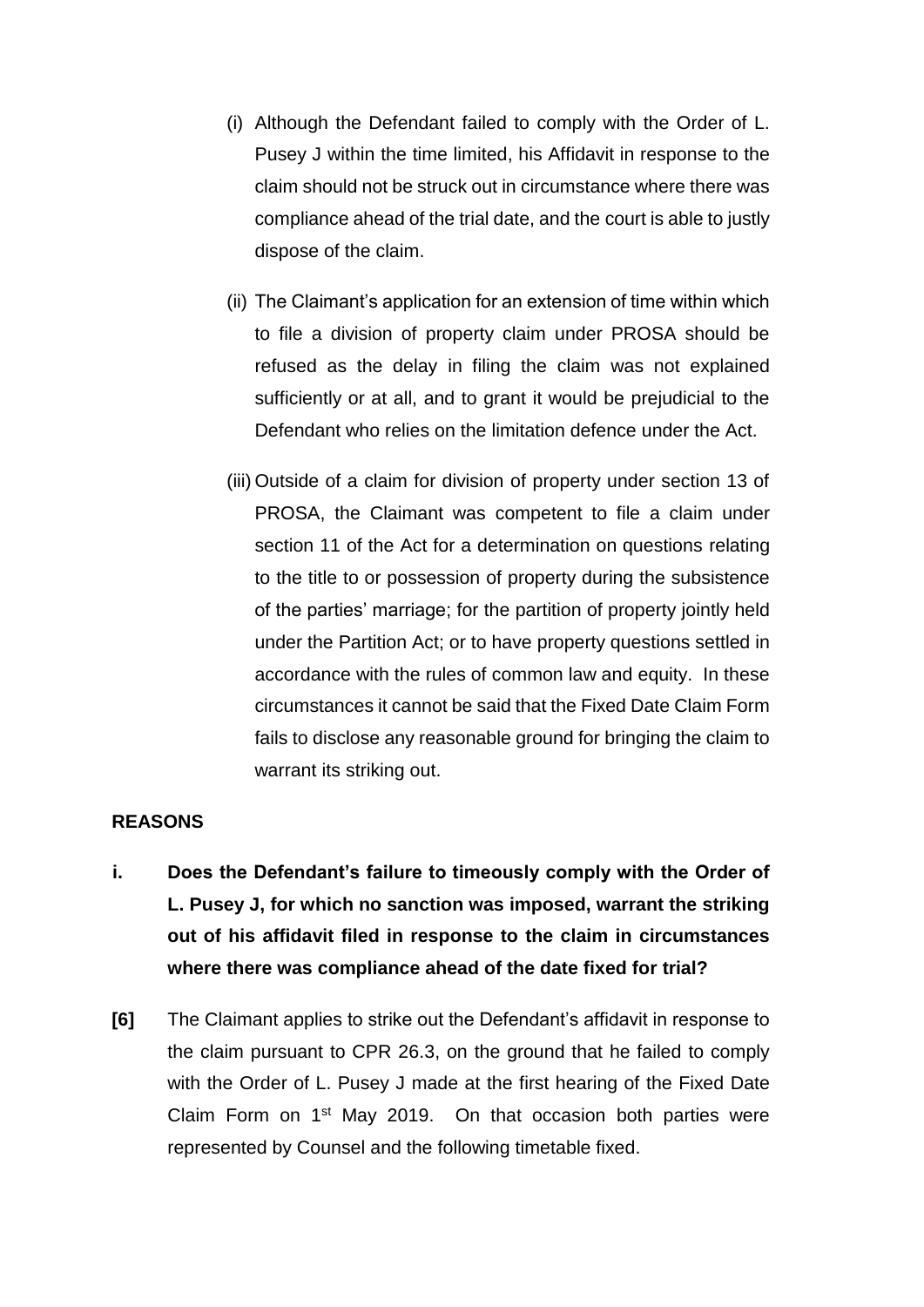- *1. The Respondent is to prepare, file and serve an Acknowledgment of Service on or before the 8th of May, 2019.*
- *2. The Respondent is to file an Affidavit in Response on or before the 31st of May, 2019.*
- *3. The Claimant is permitted to file any Affidavit in Response to the Respondent on or before the 30th of June 2019.*
- *4. The Respondent is to file any further Affidavit on or before the 31st of July, 2019.*
- *5. Both parties are to be present at the hearing for crossexamination if necessary. Cross-examination is limited to 25 minutes for each party.*
- *6. Written submissions with Authorities are to be filed and exchanged on or before the 7th of October, 2019.*
- *7. Oral Submissions are limited to 30 minutes for each party.*
- *8. The matter is set for hearing on the 30th of October, 2019 at 2:00 p.m. for 2 hours.*
- 9. *The Claimant's Attorney-at-Law is to prepare, file and serve this Order.*
- **[7]** It is also contended that the Defendant's failure to comply with the Order of the court, in particular the filing and service of his affidavit in response to the claim deprived Mrs. Wright-Anderson, who was then seriously ill, from responding to the affidavit before her death. While the Defendant's failure to comply with the orders of the court is not condoned, I do not believe the striking out of his statement of case in the circumstances of the case is warranted.
- **[8]** It was stated by Harris J.A. in **S & T Distributors Limited and S & T Limited v. CIBC Jamaica Limited and Royal & Sun Alliance** SCCA 112/04 delivered 31st July 2007 [29] for example, that

*… striking out … is a severe measure. The discretionary power to strike out must be exercised with extreme caution. A court when considering an application to strike out, is obliged to take into consideration the probable implication of striking out and balance them carefully against the principles*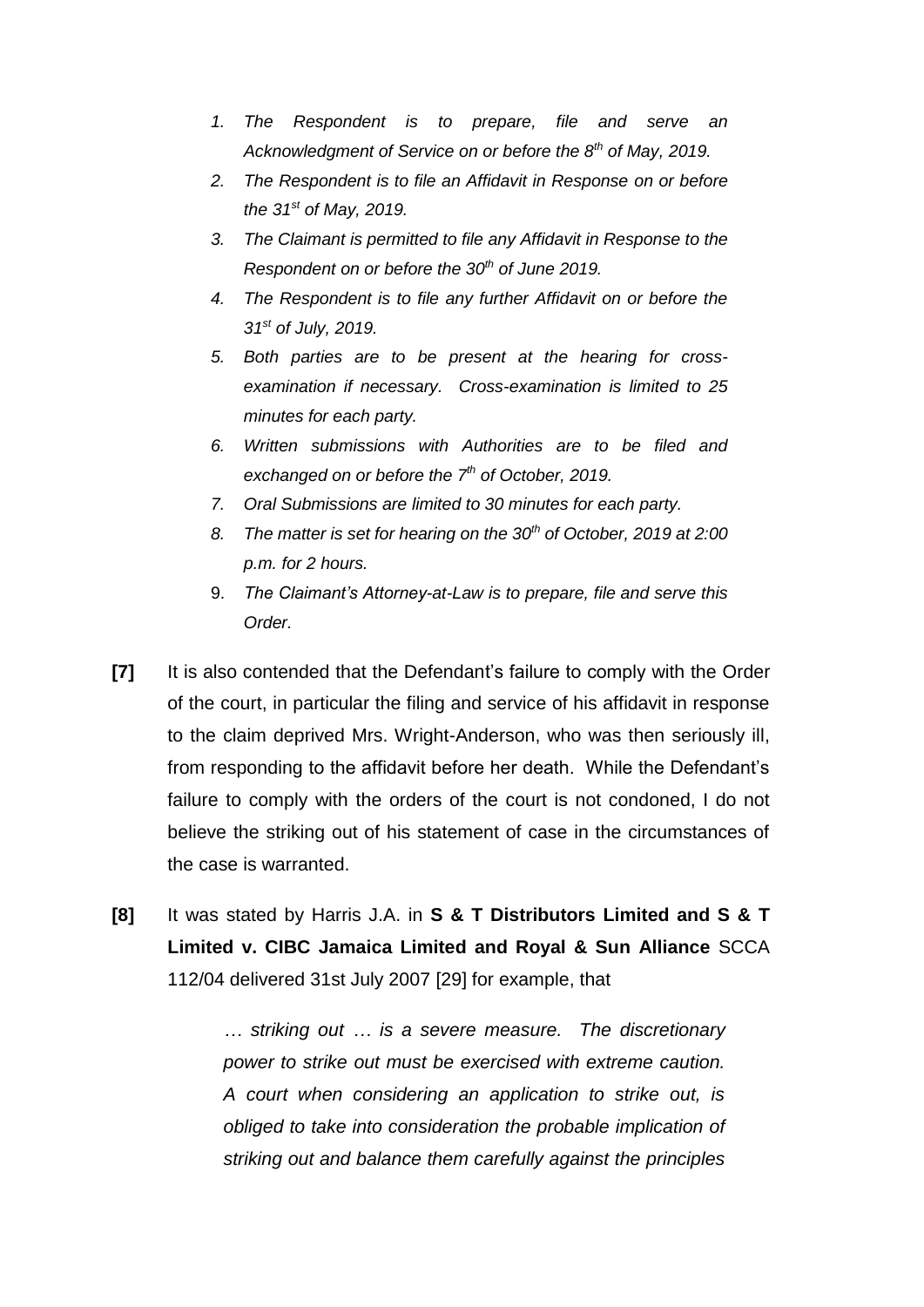*as prescribed by the particular cause of action [or defence] which is sought to be struck out…* 

- **[9]** The Defendant did not file his affidavit in response to the claim or his submissions until 9<sup>th</sup> August and 16<sup>th</sup> October 2019, some two (2) months and ten (10) days respectively, after each were due to be filed and served. It is Mr. Wright's evidence that the Defendant also failed to comply with Justice Pusey's order to file and serve an Acknowledgement of Service on or before 8<sup>th</sup> May 2019. He goes further to say that he was advised by Counsel Ms. Johnson and verily believes that the Defendant only attempted to serve his affidavit in response to the claim in or about 22nd August 2019, and that she refused to accept service of any documents from the Defendant at the time because they were being filed and served out of time. A copy of the affidavit was said to have been retrieved by Counsel from the Supreme Court Registry and it was discovered that the Defendant raised new allegations, denials and outright untruths. Counsel he says was unable to receive instructions about these matters from Mrs. Wright-Anderson who was then gravely ill and hospitalised.
- **[10]** By way of example, he raises the Defendant's denial that he assaulted Mrs. Wright-Anderson. He avers that his daughter had made a complaint to him about an assault in October 2014 when she left the family home. It is also his evidence that the Defendant was locked up by Police, charged with assault occasioning bodily harm and brought before the then Resident Magistrates' Court. No other example was supplied.
- **[11]** He requests that the Defendant's affidavit in response to the claim be struck out and that judgment be entered in favour of the Claimant *"in terms of selling the family home, dividing the proceeds and recouping occupation*  rent, rentals from the flats at the family home and the amount of *\$400,000.00 lent to the Defendant from the Defendant's share of the proceeds of sale."*
- **[12]** In his affidavit in response to the application to strike out his statement of case, the Defendant states that his failure to comply with the orders of the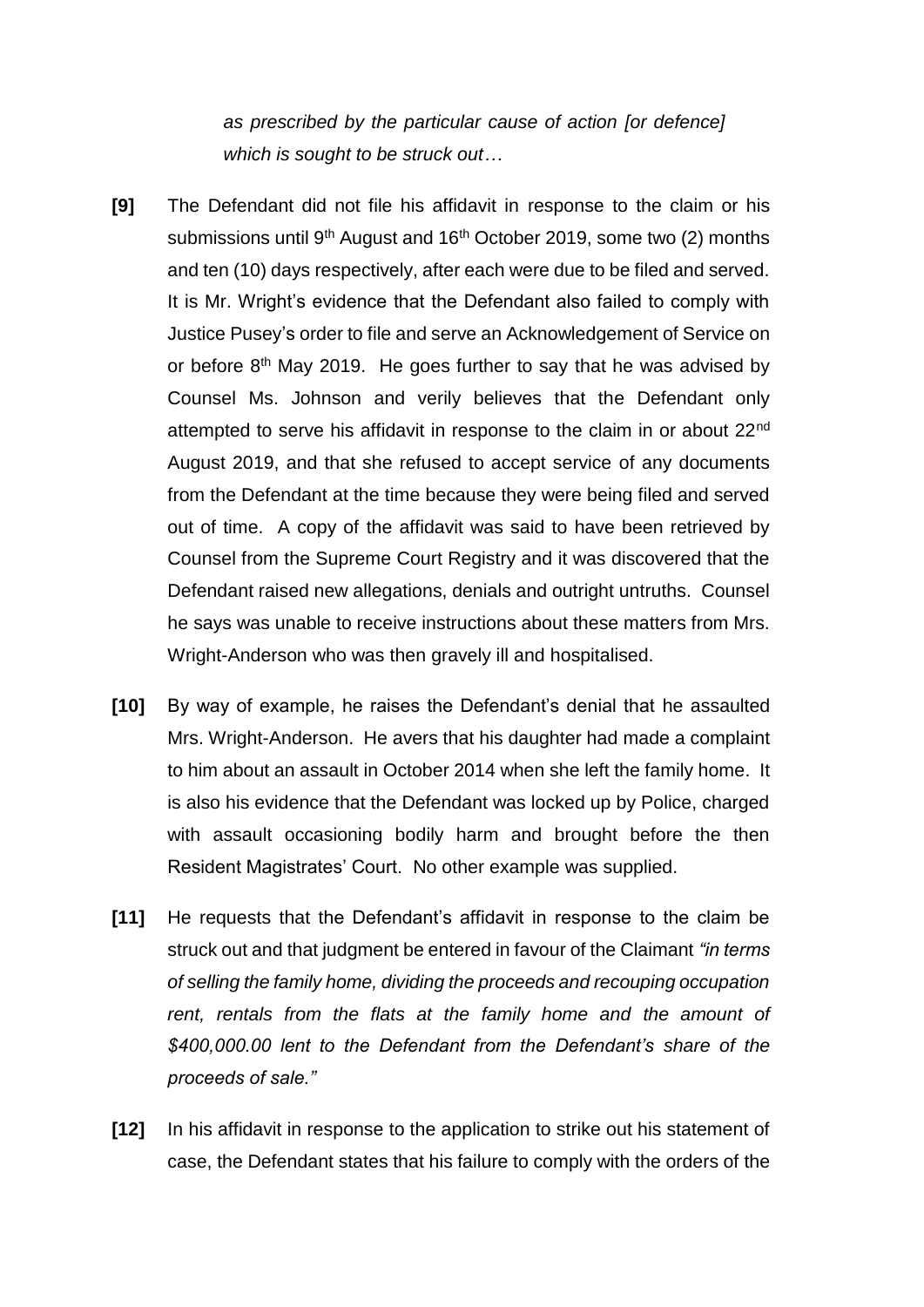court was not deliberate. He expresses his regret for failing to comply and avers that there were delays in communicating with his Attorney-at-Law for instructions to be received so as to properly respond to the claim. He also states that he wanted to make sure that his response was comprehensive and that it had taken him some time to get a copy of the documents on which he intended to rely. He also avers that he was advised by his Attorney-at-Law and verily believes that as soon as the documents were ready, attempts were made to serve them on the Claimant's Attorney-at-Law who initially refused to accept service. He prays in aid the exercise of the court's discretion to allow documents filed out of time to stand as duly filed.

- **[13]** Pursuant to CPR 26.9, where the consequences of failure to comply with a rule, practice direction or court order has not been specified, the court is empowered to rectify procedural errors on or without the application of a party. Unless the court so orders, the failure to comply does not invalidate any step which has been taken in the proceedings. Accordingly, where no consequence is specified for failure to comply with an order of the court, a party who refuses to accept service of documents filed, albeit out of time, may find that he does so at his own peril.
- **[14]** While there were delays on the part of the Defendant in complying with the orders of the court, I do not regard the delays as inordinate. I also accept as averred by the Defendant, that the delays in complying with the orders of the court were not deliberate.
- **[15]** In respect of the Defendant's delay in filing and serving an acknowledgment of service, I do not find that this should preclude him from defending the claim. As evidenced by the presence of his Attorney-at-Law at the first hearing of the Fixed Date Claim Form on 1st May 2019, the Defendant submitted to the jurisdiction of the court. Orders were also made to enable him to defend the claim.
- **[16]** As it relates to the filing and service of the Defendant's affidavit in response to the claim, it is his evidence, which I accept, that he wished to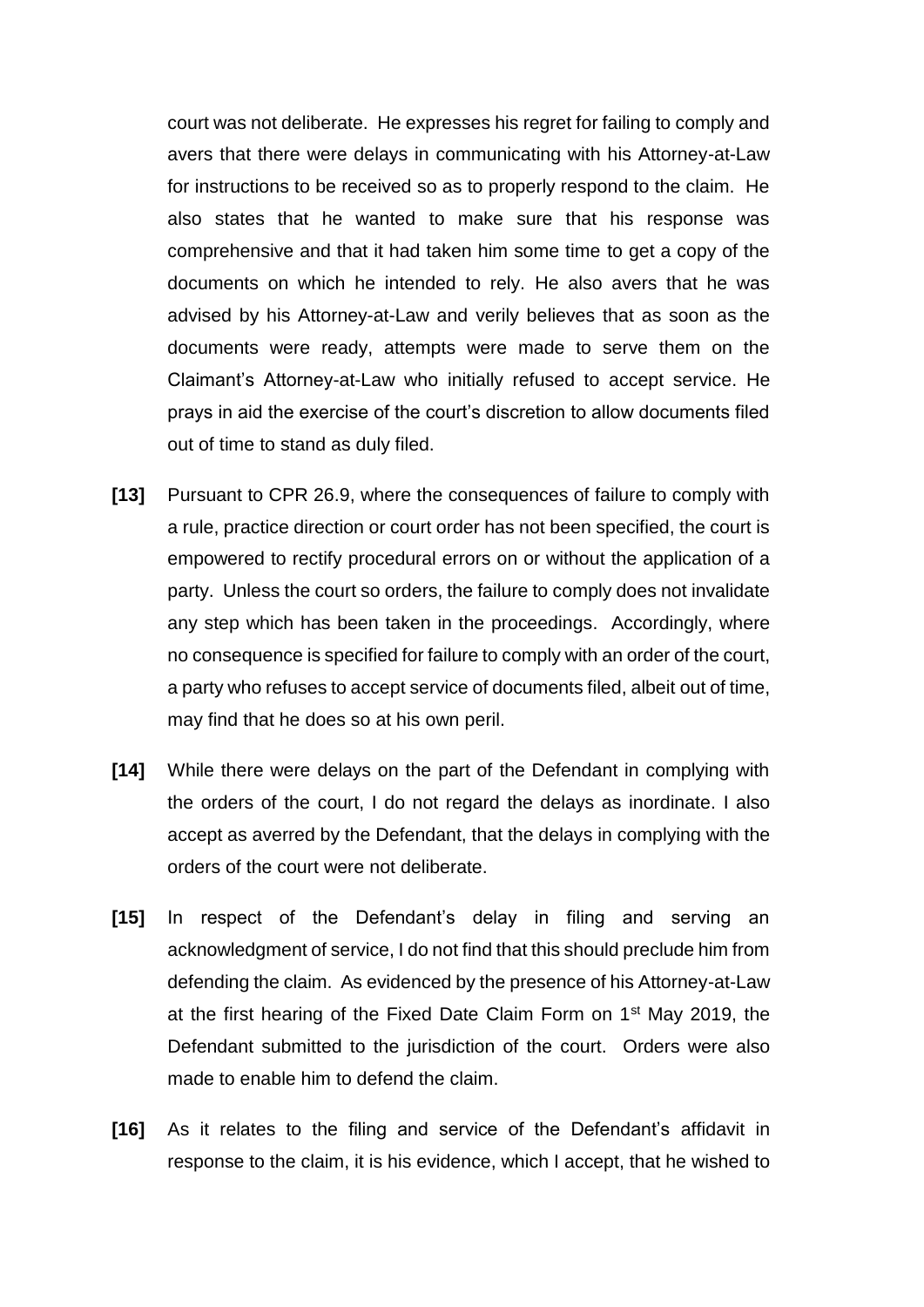properly respond to the claim and that it had taken him some time to get the supporting documents together. There is no evidence before me that the delay in filing and serving the affidavit in response to the claim was done with the intention of depriving Mrs. Wright-Anderson of an opportunity to reply. Additionally, the affidavit, although filed and attempted to be served late, did not affect the parties' ability to meet the trial date, which was previously fixed. A like observation is made in respect of the Defendant's written submissions.

- **[17]** Although the trial was aborted, it was rendered necessary by a matter outside of the Defendant's control. At the date of the trial, no guardian ad litem had been appointed to continue the litigation following the death of Mrs. Wright-Anderson on 27<sup>th</sup> August 2019, some two (2) months before the trial date. The application in that regard was only filed on the 30<sup>th</sup> October 2019, the day of the hearing of the Fixed Date Claim Form. It is on that same application that the Claimant asks that the Defendant's affidavit in response to the claim be struck out and for an extension of the time within which to bring the claim for division of property under PROSA.
- **[18]** The Claimant's various applications followed the Defendant's application filed on  $11<sup>th</sup>$  October 2019 and fixed for hearing on  $30<sup>th</sup>$  October 2019, where he asks that the Fixed Date Claim Form be struck out on the basis that it disclosed no reasonable grounds for bringing a claim. Among other things, the Defendant relied on the fact that the claim for division of property was not filed within the time limited by PROSA.
- **[19]** On a reading of the competing affidavits, there are factual disputes as to the circumstances under which some property was acquired and whether the Defendant had borrowed money from Mrs. Wright-Anderson to make him indebted to her. While a court in exercise of its case management functions may permit parties to file further affidavit evidence, responses and replies to affidavits as Pusey J had done here, it must be remembered that a party. when approaching the court, has an obligation to put his case fully. Where the claim is by way of a fixed date claim form, the claimant is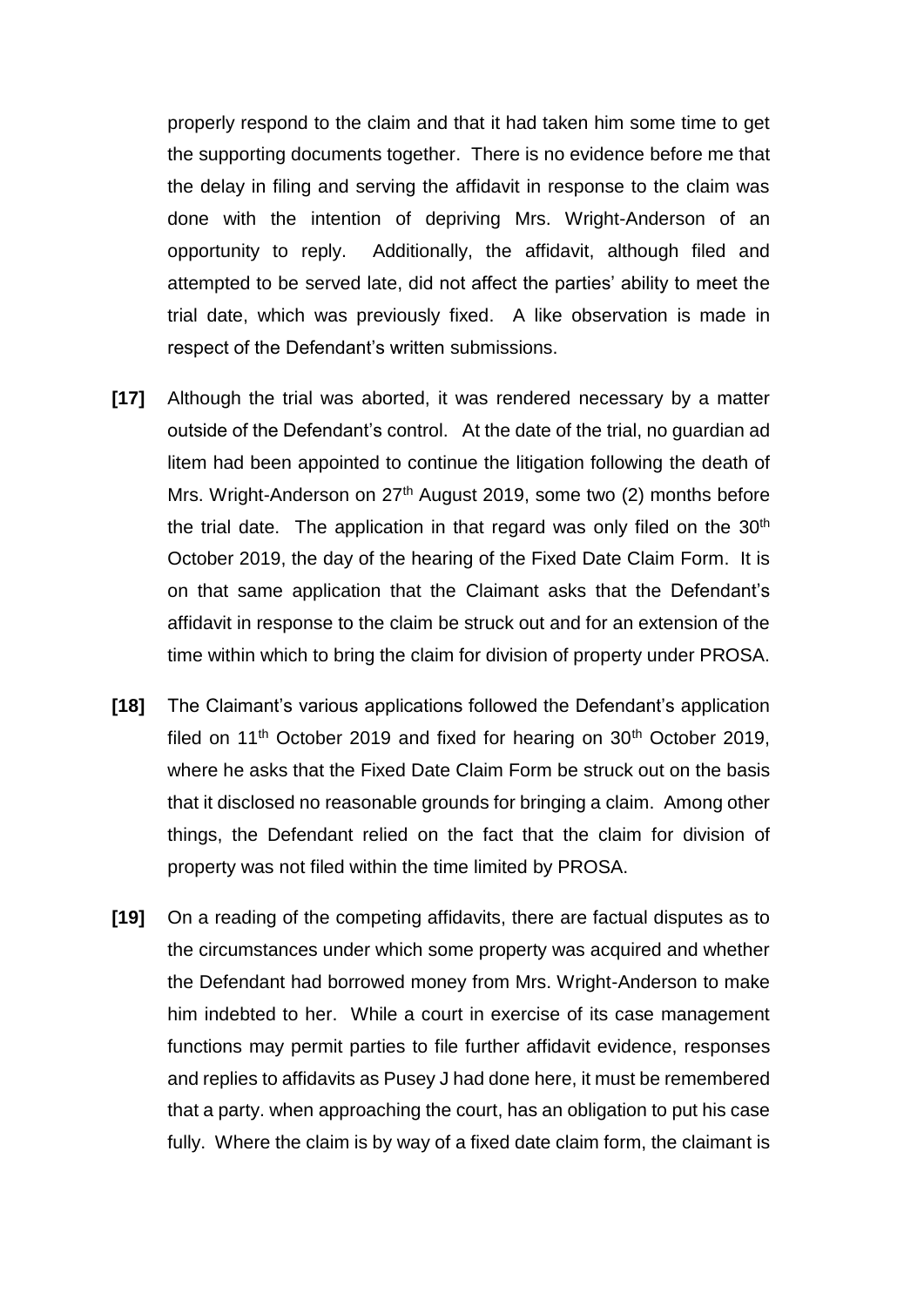generally required to file evidence in support of her claim at the time the claim is made.

- **[20]** Mrs. Wright-Anderson did file affidavit evidence in support of her claim but had passed before she could reply to the Defendant's affidavit in response. Death, whilst unfortunate, is one of the vicissitudes of life that can affect any litigation and the court in those circumstances must no doubt strive, as it always does, to do justice between the parties to the litigation.
- **[21]** Notwithstanding Mrs. Wright-Anderson's inability to respond to the Defendant's affidavit, I believe that a just resolution of the dispute can still be had without exercising the draconian power to strike out the Defendant's statement of case. To the extent that the Defendant's averments are inconsistent with those made by the Claimant, robust cross examination of the Defendant based on that evidence and such instructions which are available, and which enabled Mr. Wright to aver that the Defendant's affidavit in response *"contained new allegations, denials and outright untruths*" can no doubt be used to effect. In respect of allegations of abuse, which Mr. Wright says was the subject of criminal proceedings, the court's records should also be able to provide some assistance.
- **[22]** It is in all the foregoing circumstances that I refuse the Claimant's application to strike out the Defendant's affidavit in response to the claim. There being no sanction specified by L. Pusey J for failure to comply when he made the orders at the first hearing, I also exercise my discretion to permit the documents filed and served out of time to stand as duly filed and served so that the claim may proceed to trial.
- **[23]** While it is usual that costs follow the event, delay and non-compliance with the orders of the court are to be discouraged. I will therefore order the Defendant to bear his own costs in respect of this portion of the Claimant's application.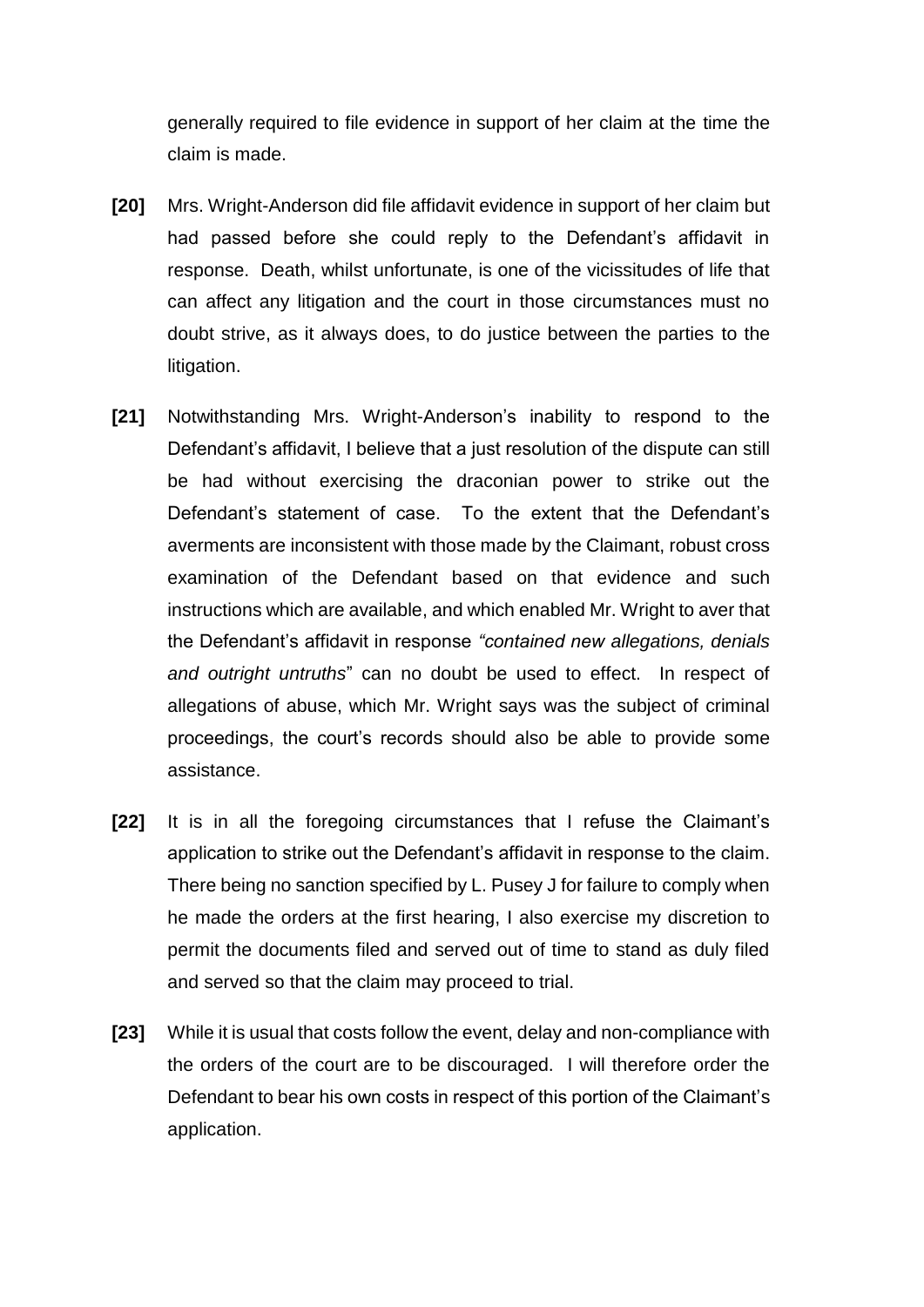**ii. Should the court exercise the discretion to extend the time within which the Claimant is permitted to bring a claim for division of property under PROSA, having regard to the stage at which the proceedings have reached and the nature of the Defendant's response to the claim?** 

**&**

- **iii. Does the Claimant's claim fail to disclose any reasonable grounds for bringing a claim to enable it to be struck out?**
- **[24]** Pursuant to Section 13 of PROSA,
	- *(1) A spouse shall be entitled to apply to the Court for a division of property -*

*(a) on the grant of a decree of dissolution of a marriage or termination of cohabitation; or (b) on the grant of a decree of nullity of marriage; or (c) where a husband and wife have separated and there is no reasonable likelihood of reconciliation; or (d) where one spouse is endangering the property or seriously diminishing its value, by gross mismanagement or by wilful or reckless dissipation of property or earnings*

- *(2) An application under subsection (1) (a), (b) or (c) shall be made within twelve months of the dissolution of a marriage, termination of cohabitation, annulment of marriage, or separation or such longer period as the Court may allow after hearing the applicant.*
	- *(3) For the purposes of subsection (1) (a) and (b) and section 14 the definition of "spouse" shall include a former spouse.*
- **[25]** There is no dispute between the parties that the claim for the division of property under section 13 of PROSA was filed outside of the time prescribed for its filing and therefore in a state of suspended validity; that the court nevertheless reserves the discretion to extend the time so that a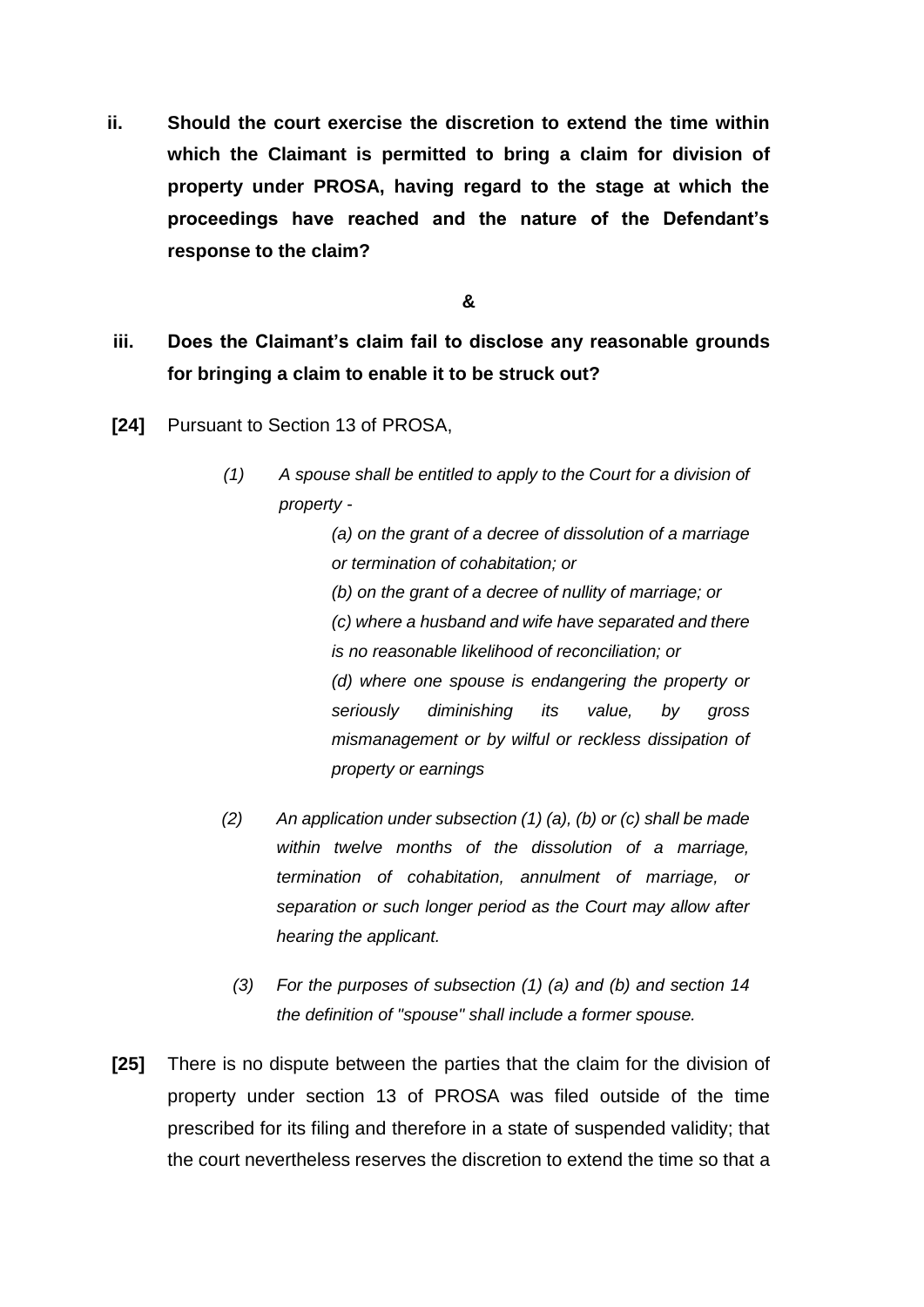section 13 claim may proceed; or that the application for extension may be made by the Guardian ad Litem, the deceased spouse having filed the claim under the Act prior to her death. It is submitted on behalf the Claimant that the court, in the circumstances of the case, should exercise its discretion to grant the application for extension of time. I am unable to accede to that entreaty.

**[26]** I believe we are at a stage in the lifetime of PROSA to say without the citation of authority, that the court in exercising the discretion given to it by section 13(2) to extend time is required to consider the length of the delay, the reasons for delay, the prima facie merits of the claim, and whether there will be prejudice to the parties, particularly the defendant who may benefit from the statutory limitation period. It is to these matters that I now turn.

### *Length of Delay*

- **[27]** There are a number of events which are capable of triggering an application for the division of property under section 13 of PROSA. At the time of the filing of the claim on  $26<sup>th</sup>$  June 2018, the parties though married were estranged.The Claimant in her evidence filed in support of the claim averred that she left the family home in October 2014, which the Defendant admits. There is no evidence of the spouses having reconciled after she removed.
- **[28]** In attempting to persuade the court to grant the application for extension of time, Counsel Ms. Johnson submitted that the Claimant benefits from what Bertram-Linton J in **Herbert Reid v Michelle Neita Reid** [2016] JMSC Civ. 204 described as the "double panelled door". This situation arises where a still married applicant who has filed a claim under PROSA which is in a state of suspended validity is able to rely on another section 13(1) trigger, such as the grant of a decree of dissolution of a marriage after the claim was filed. That it is possible for an applicant in an appropriate case to so benefit is beyond doubt, but the principle does not assist the Claimant in the circumstances of the instant case. I am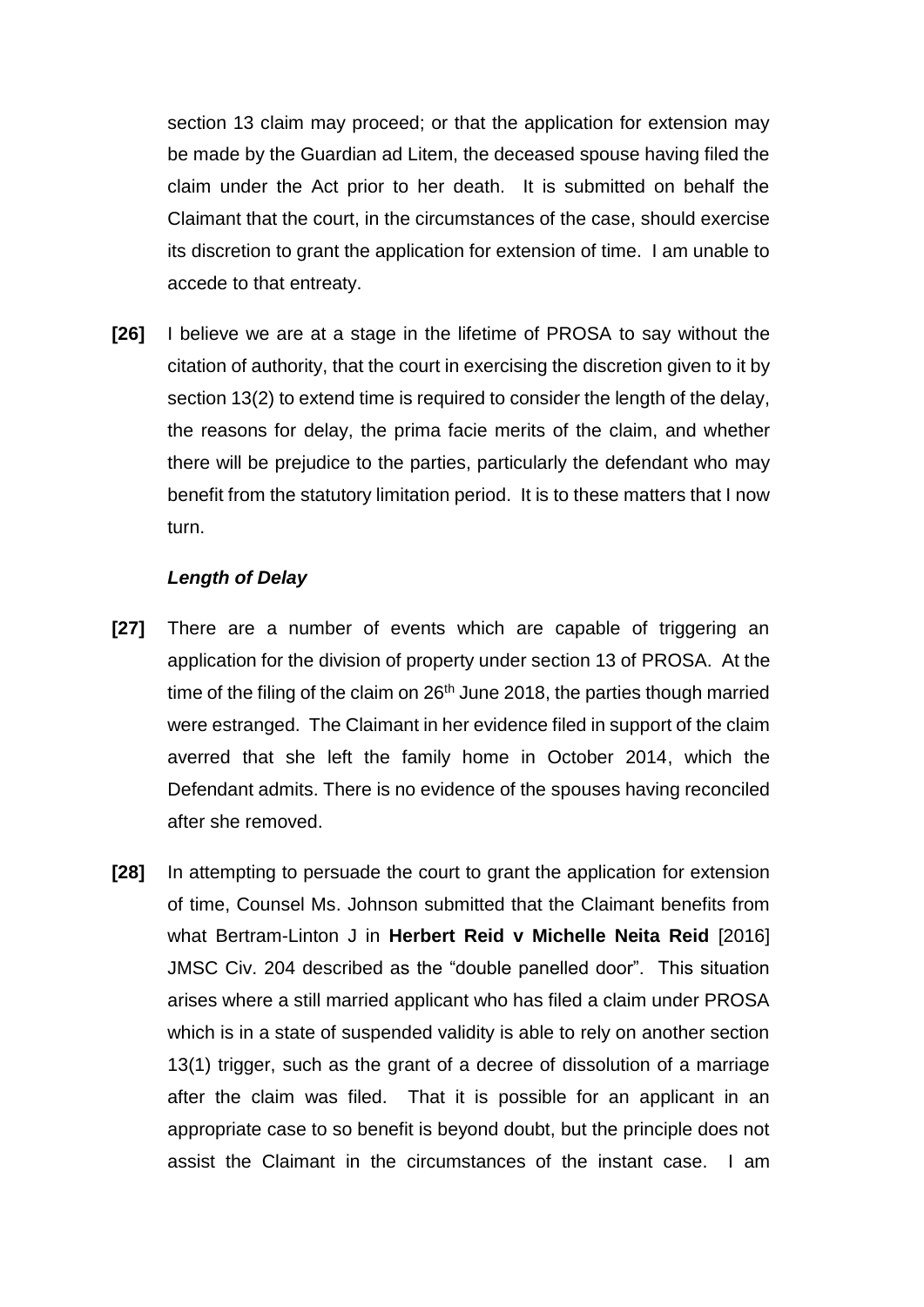therefore unable to agree with Counsel's contention in written submissions filed 7<sup>th</sup> October 2019 that the "...the Claimant or her estate could refile *the Fixed Date Claim Form within twelve (12) months of the granting of the Decree Absolute"*, which if true, could reduce significantly the potency of the Defendant's objection to the application for extension of time.

- **[29]** In **Derrick Woodburn Gentles (Executor of the Estate of Beverly Carr) v Kenneth Carr** [2019] JMCA Civ 31 on which the Claimant relies, the Carr's marriage was terminated by the death of Mrs. Carr on 1st November 2014. She died testate and had left Mr. Carr a life interest in property that was said to be the family home, with the remainder to other beneficiaries. On the 7<sup>th</sup> March 2016 Mr. Carr filed a claim for one-half share in the family home. He subsequently passed away and on the 22<sup>nd</sup> May 2017 his attorney filed a notice of application for court orders seeking an extension of time to file an action under PROSA and for a Delroy King to be appointed to represent his estate. Both applications were granted and the decisions appealed. In granting the appeal by the Executor of Mrs. Carr's Estate, it was determined that the provisions of PROSA were inapplicable as the termination of marriage by the death of one spouse was not a trigger for an application for the division of property under the Act. Accordingly, Mr. Carr's claim was remitted to the Supreme Court to proceed as a common law claim.
- **[30]** Edwards JA in the course of her judgment observed as follows:

*[28] A full reading of section 13 shows that PROSA does not recognise any entitlement to apply for division of property after the termination of a marriage by the death of one spouse…*

*[30] Unfortunately, there is no provision in PROSA which allows an application for property to be vested in a surviving spouse after the death. (sic)…*

[31] With respect to an application under section 11 of PROSA, this *must be brought during the marriage or cohabitation, and an*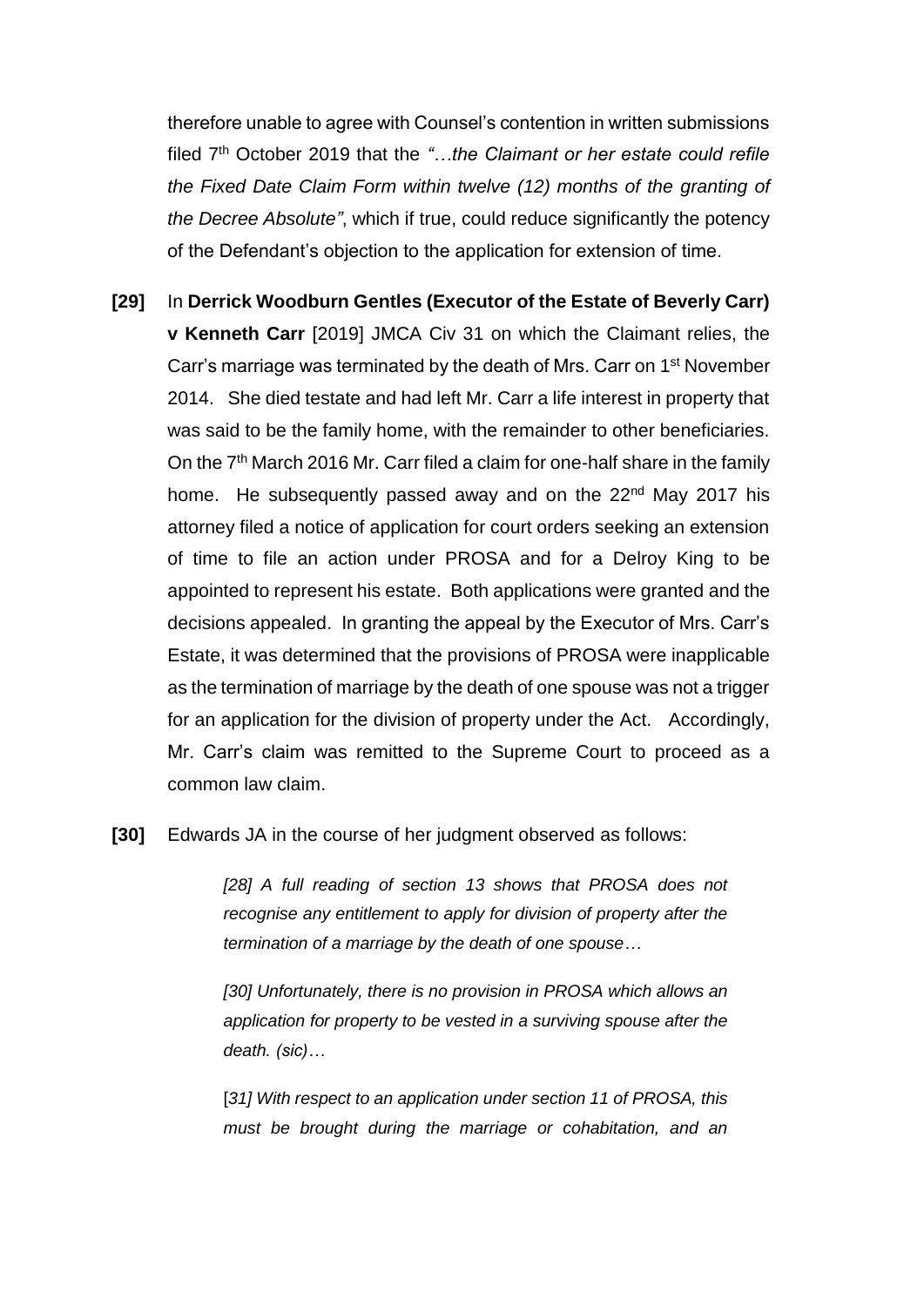*application cannot be brought where the marriage is terminated by death…*

*[32] There is therefore no provision in PROSA which contemplates or accommodates an application by a surviving spouse after termination of marriage by death. It is clear, therefore, that section 6(2), which merely declares the entitlements to the family home, provides no exception to the general rule in section 3(1). It creates no special category of spouse to whom no other provision of PROSA need apply, once the entitlement is stated in section 6(2). Section 6 merely acts to preserve the entitlement of a surviving spouse who may have brought a claim and the death of his spouse intervened…*

- **[31]** It was stated in submissions by Counsel Ms. Johnson, which was not disputed by the defence, that a Decree Nisi was in fact granted in the divorce proceedings commenced in 2017. The date of the grant is stated in the Defendant's written submissions filed 16<sup>th</sup> October 2019 as 9<sup>th</sup> January 2019. In those circumstances and pursuant to CPR 76.14 (13), Mrs. Wright-Anderson's death operated to finalise the dissolution of the parties' marriage. On the authority of **Gentles v Carr** however, her death did not vest any right in her estate to commence a fresh claim for the division of property under PROSA. There is therefore no "double panelled door" which assists the Claimant in the bid for an extension of the time within which to make a claim under PROSA.
- **[32]** The appropriate and only trigger in the circumstances of this case is the separation of the parties in October 2014. Over three (3) years would therefore have elapsed between the date of separation and the filing of the claim to which the application for extension of time relates. On any account, this is a long delay.

#### *Reason for Delay*

**[33]** A party wishing to have the court exercise its discretion to extend the time for filing claim for division of property under PROSA has an obligation to supply reasons for the failure to file the claim within the twelve (12) months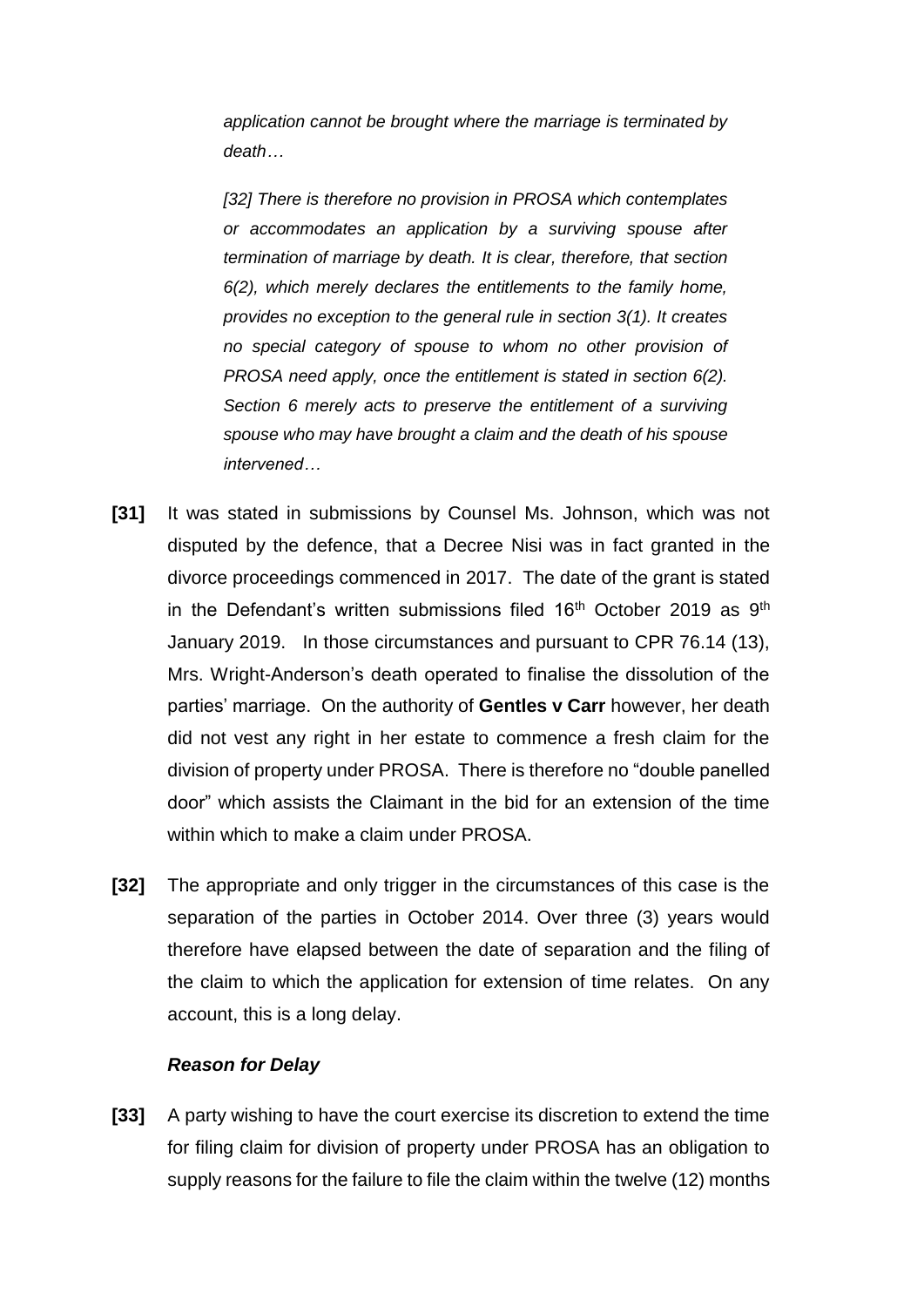of the triggering event under the Act. This puts the court in a position to determine whether there is any good reason for depriving a defendant of the limitation defence which he is entitled to enjoy. In this regard reference may be made to the decisions in **Delkie Allen v Trevor Mesquita** [2011] JMCA Civ 36 and **Gentles v Carr** which was previously cited.

- **[34]** It is contended in the written submissions filed 7<sup>th</sup> October 2019 that the Claimant's delay in making the application for a division of property within the twelve (12) months limited by PROSA was occasioned by the worsening health of Mrs. Wright-Anderson and the need to accumulate funds required to meet the expenses for bring the action in the Supreme Court. Before me Ms. Johnson argued that the Claimant discharged the obligation to provide a plausible explanation for the delay of over three (3) years in filing the claim. The evidence says otherwise.
- **[35]** The Claimant's application is supported by affidavit sworn and filed by Mrs. Wright-Anderson's Guardian ad Litem on the 30<sup>th</sup> October 2019. He avers as follows at paragraph 6.

*The reason for the delay in making the application is that my daughter was coping with considerable health challenges during the last years of her life and when Ms. Johnson contacted her in July 2019 about making the application for extension of time, she just could not find a convenient time to provide instructions as she was undergoing treatment for her illness and had many demands on her at her place of employment, as she had to make up for work she had not done because of her illness and her absence from work.* 

**[36]** There is no reference in the affidavit to financial difficulty as submitted by Counsel, nor is any reason given for the delay of over three (3) years between the date of separation in October 2014 and the filing of the claim in June 2018. That is the delay which the Claimant is required to explain. I do not doubt Mr. Anderson's averment that his daughter was suffering from health challenges during the "latter years of her life", which phrase could include the period from October 2014 to June 2018 and contra wise. I observe however that during the last year and two (2) months of her life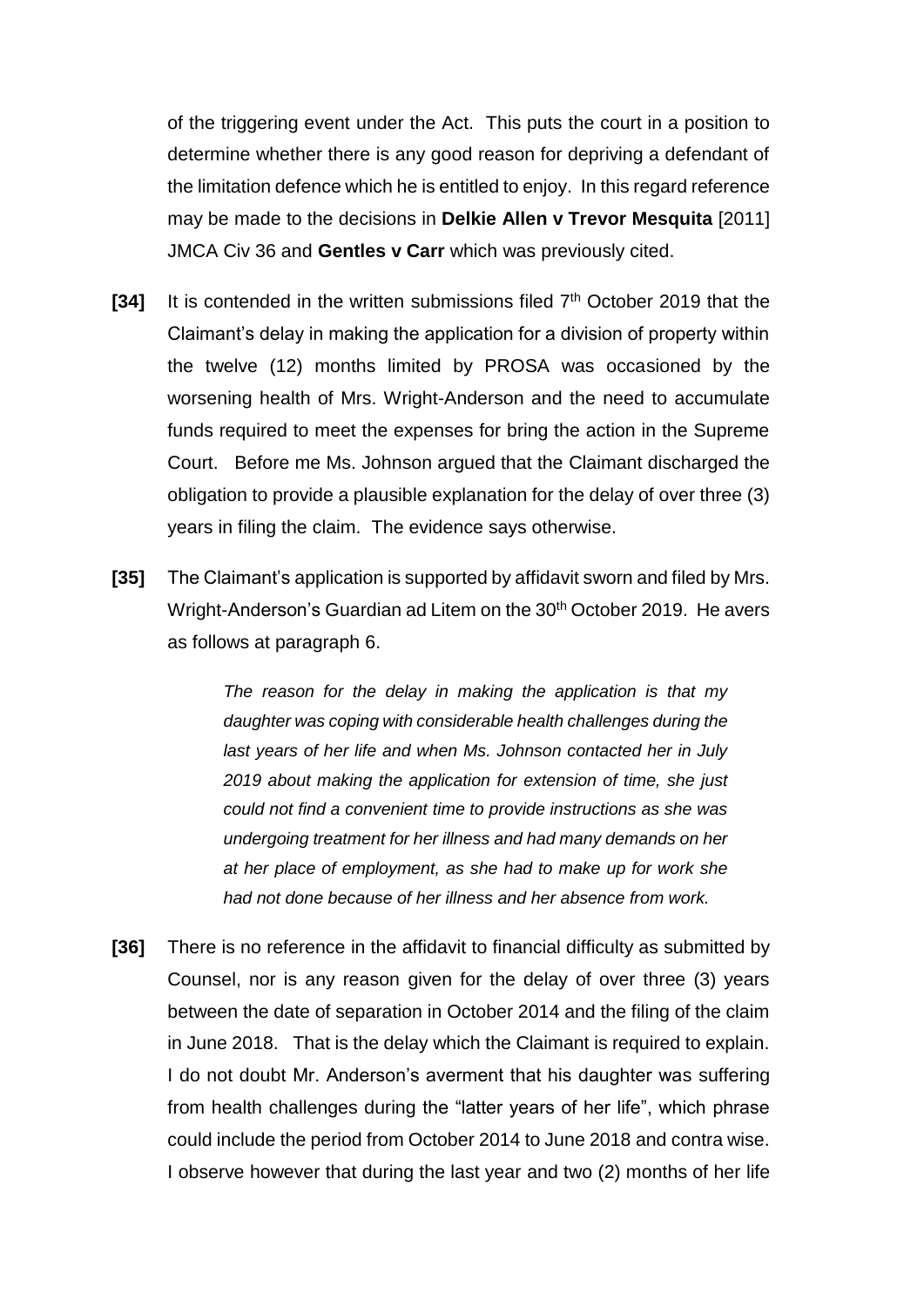she filed documents commencing this claim on the 26<sup>th</sup> June 2018 and that she also swore and filed a further affidavit on  $14<sup>th</sup>$  June 2019. The latter affidavit was among the documents in the Judge's Bundle filed 26<sup>th</sup> May 2021. It was accompanied by an affidavit sworn by Counsel Ms. Johnson, filed 19<sup>th</sup> July 2019 where she avers that she had taken instructions from Mrs. Wright Anderson for a further affidavit some time after 1st May 2019 and that Mrs. Wright-Anderson was not available to sign the same until the afternoon of  $13<sup>th</sup>$  June 2019. There appears to have been, in my view, sufficient opportunity to properly explain the reason for delay in filing of the division of property claim prior to Mrs. Wright-Anderson's passing.

**[37]** In these premises, I am unable to find that delay of over three (3) years in commencing the claim has been explained sufficiently or at all. As may be likely on many applications for extension of time after the death of a claimant, the availability of admissible evidence to explain the delay in commencing the claim might present a particular challenge to the person appointed to continue proceedings.

# *Prejudice & Prima Facie Meritorious Claim*

- **[38]** Pursuant to section 4 of PROSA, where the Act applies, its provisions take effect in the place of the rules and presumptions of both common law and equity, to the extent that they are applicable to transactions between spouses and each of them as well as third parties.
- **[39]** In respect of applications for the division of property under section 13, section 14(1) prescribes how property is to be divided. It states,

*Where under section 13 a spouse applies to the Court for a division of property the Court may –*

*(a) make an order for the division of the family home in accordance with section 6 or 7, as the case may require; or*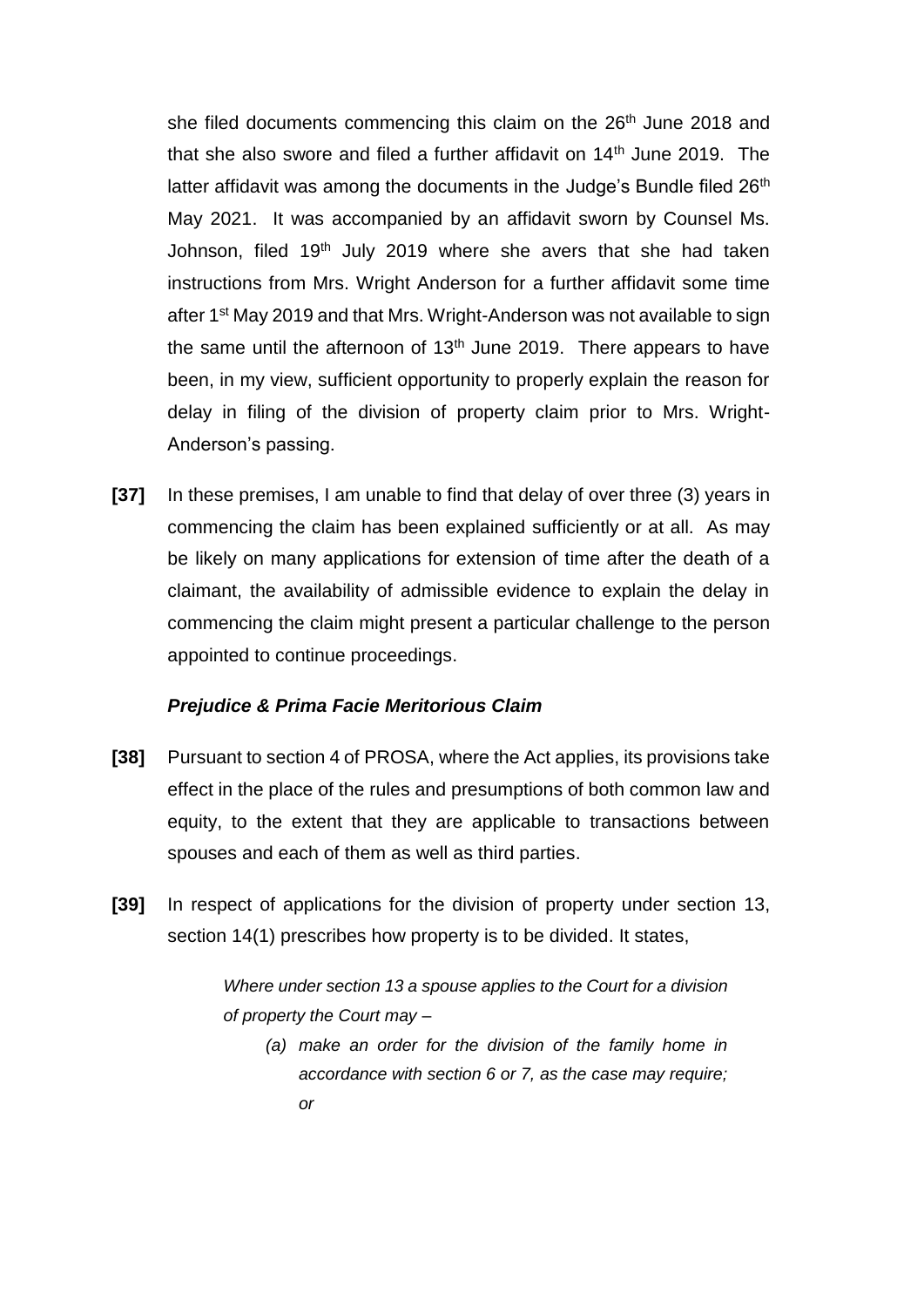*(b) subject to section 17 (2), divide such property, other than the family home, as it thinks fit, taking into account the factors specified in subsection (2),* 

*or, where the circumstances so warrant, take action under both paragraphs (a) and (b).*

- **[40]** The factors for consideration at section 14(2) are the parties' contribution, whether financial or otherwise, whether directly or indirectly made on behalf of each spouse to the acquisition, conservation or improvement of the property; that there is no family home; the duration of the marriage or period of cohabitation as appropriate; the existence of an agreement with respect to the ownership and division of property; and other facts and circumstances which the court believes is to be taken into account as the justice of the case requires. Section 14 (4) goes on to provide *"[t]hat for the avoidance of doubt, there shall be no presumption that a monetary contribution is of greater value than a non-monetary contribution."*
- **[41]** The Division of other property is also subject to the provisions of section 17 (2) which prescribes that the value of property which may be divided between spouses is to be ascertained by deducting from the value of property owned by each spouse such debts as are specified in the section. Where a secured or unsecured personal debt of one spouse is paid out of property which is owned by both spouses, the court may order, on a division of the property, that the share of the other spouse in the property is to be increased proportionally or that the spouse is to pay compensation to the other: section 17(3).
- **[42]** It is the Defendant's contention that he will be prejudiced if an extension of time is granted for making a section 13 claim as the properties which are the subject of the claim were jointly owned, and that at the time of Mrs. Wright-Anderson's death, the interest in those properties passed entirely to him as the surviving joint tenant in the absence of severance of the joint tenancies. The evidence does not support the contention that there was no severance and I am therefore unable to agree with submission as to prejudice on this particular basis.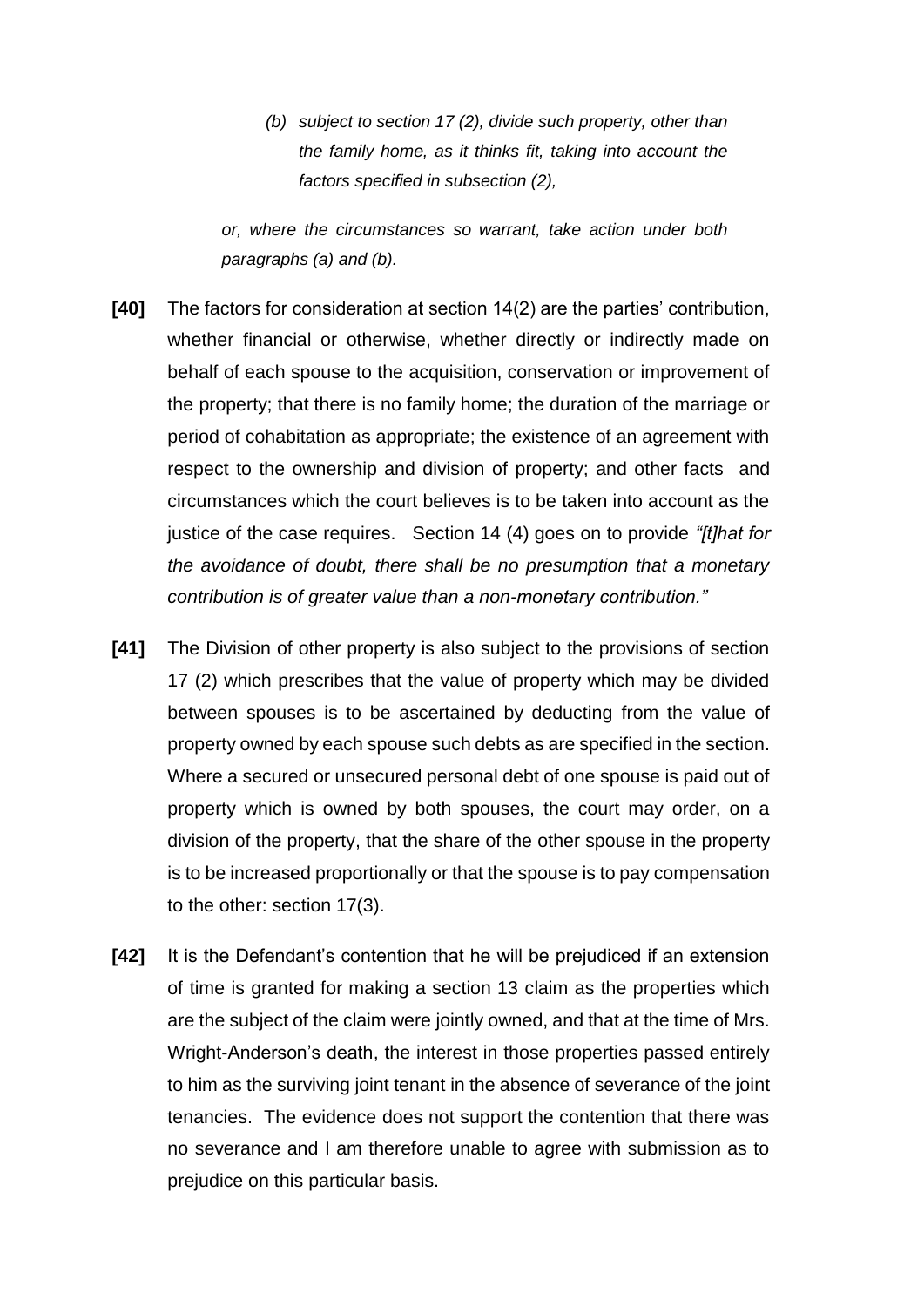**[43]** Page Wood V-C in **Williams v Hensman** (1861) 1 J. & H. 546, which applies in this jurisdiction, set out the ways in which a joint tenancy can be severed thus.

> *A joint-tenancy may be severed in three ways: in the first place, an act of any one of the persons interested operating upon his own share may create a severance as to that share. The right of each joint-tenant is a right by survivorship only in the event of no severance having taken place of the share which is claimed under the jus accrescendi. Each one is at liberty to dispose of his own interest in such manner as to sever it from the joint fund - losing, of course, at the same time, his own right of survivor-ship. Secondly, a joint-tenancy may be served by mutual agreement. And, in the third place, there may be a severance by any course of dealing sufficient to intimate that the interests of all were mutually treated as constituting a tenancy in common. When the severance depends on*  an inference of this kind without any express act of severance, it will *not suffice to rely on an intention, with respect to the particular share, declared only behind the backs of the other persons interested.*

#### [**Emphasis added**]

- **[44]** That pronouncement was relied on **In Re Draper's Conveyance Nihan v Porter and Another** [1969] 1 Ch. 486, which the Claimant urged on the court. In that case it was found that the issuing of a summons and supporting affidavit by a wife during her husband's lifetime, asking for an order that the house which was jointly held by them be sold and proceeds of sale distributed in accordance with their respective interests, showed an intention which was inconsistent with the continuation of the joint tenancy. The initiation of court proceedings for the division of the property was therefore regarded as severance of the beneficial joint tenancy during her husband's lifetime and not the order of the court.
- **[45]** Mrs. Wright-Anderson filed the instant claim and a supporting affidavit on 26<sup>th</sup> June 2018. Among other relief which are not necessary to repeat here, she sought a declaration that she is entitled to 50% interest in the land registered in the joint names of the parties at Volume 967 Folio 199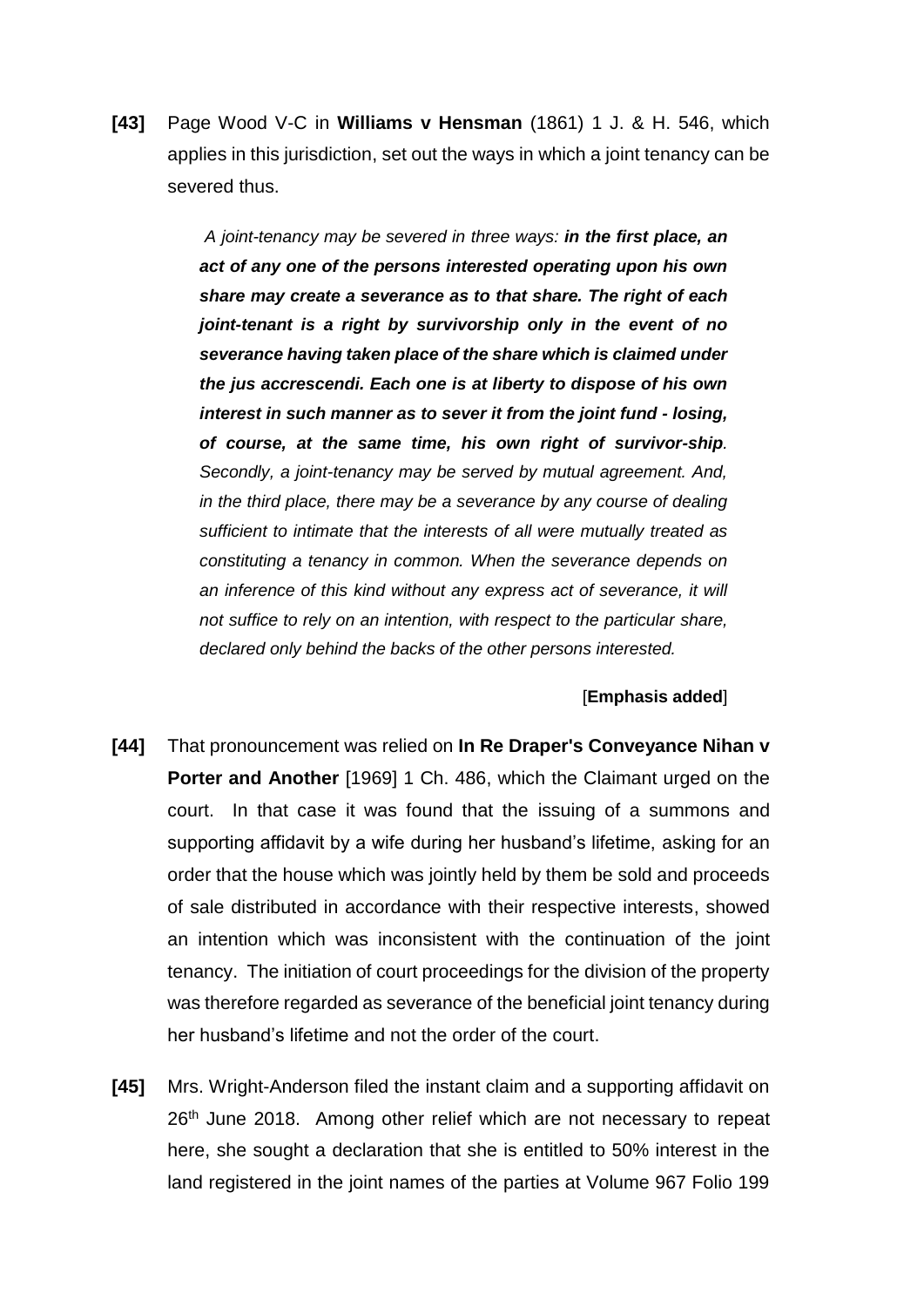of the Register Book of Titles, which the parties agree is the family home; 100% of property in St. Thomas registered at Volume 1043 Folio 538 of the Register Book of Titles, also in the joint names of the parties; and an order that the Defendant effects transfer of Honda Civic registered 7426 which was also in the joint names of the parties to her '*solely and beneficially'*. In respect of the family home, the Defendant in his affidavit filed 9th August 2019, before Mrs. Wright-Anderson's death, asks that it be divided equally between the parties; that the Honda Civic be sold with 70% of the sale proceeds going to him and 30% to the Claimant as he had responsibility for the loan which was used to acquire it; and that he be declared entitled to 80% interest in the property in St. Thomas and a 20% interest be declared for the Claimant on account of her financial contribution to its initial purchase.

- **[46]** Mrs. Wright-Anderson filed and served her claim and affidavit on the Defendant before her death. The contents of those documents demonstrated that she had no intention to continue the joint tenancy in respect of the family home, the property in St. Thomas and the Honda Civic. On the above cited authorities, this appears to be a sufficient act of one joint tenant operating on her own share to create severance of that share in the properties. The Defendant also asked for various relief inconsistent with an intention to continue the joint tenancies in these proceedings before Mrs. Wright-Anderson's death.
- **[47]** In respect of the family home, the parties during Mrs. Wright-Anderson's lifetime asked that it be shared equally and for consequentially orders be made to enable each party to realise their share. This accords with the presumption in respect of division of the family home under PROSA and I cannot foresee any prejudice to the Defendant in this regard if the time was extended for filing a section 13 claim.
- **[48]** Additionally, the Defendant submits that pursuant to section 6(2) of PROSA, the marriage having terminated on Mrs. Wright-Anderson's death, the family home for which they are registered as joint tenants passed to him exclusively. This is on account that the equal share rule at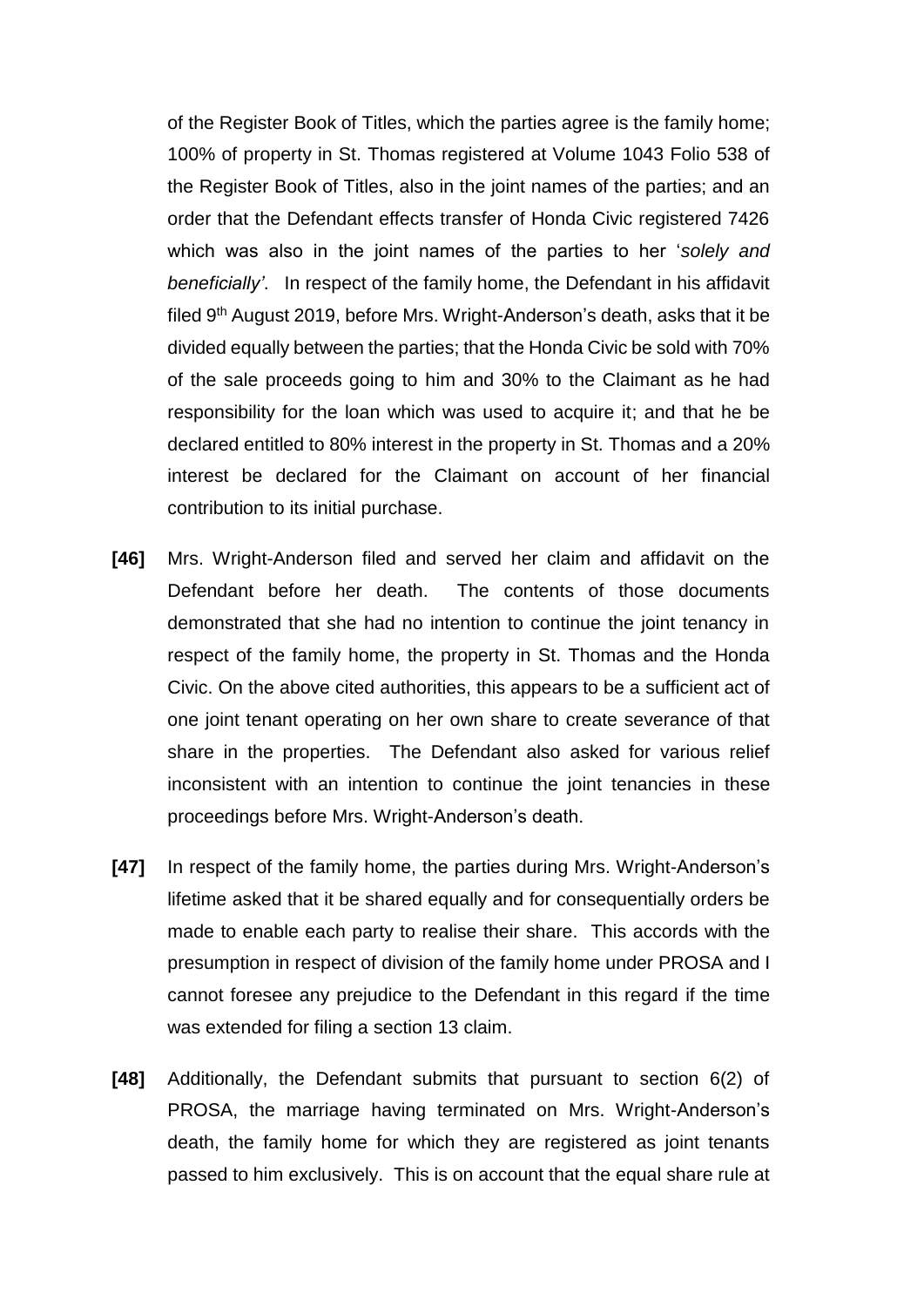section 6(1) is made subject to section 6 (2) which states, *"(e)xcept where the family home is held by the spouses as joint tenants, on the termination of marriage or cohabitation caused by death, the surviving spouse shall be entitled to one half share of the family home."* This provision could only avail the Defendant if the Claimant's application for extension of time is granted. If the Defendant's contention that the joint tenancy was not severed prior to the termination of the marriage by death could be maintained, it appears to me that he would suffer no prejudice in respect of the family home if I exercised the discretion to extend time for filing a claim under PROSA.

- **[49]** There is property other than the family home however. Under PROSA, the court in dividing such property is permitted to consider the financial and non-financial contributions of the parties and by operation of section 14 (4), there is no presumption that monetary contribution is of greater value than non-monetary contributions.
- **[50]** In respect of the St. Thomas property and the Honda Civic, the Defendant in defence of the claim clearly relies on what he says is the parties' respective financial contributions to their acquisition. It is on the value of those alleged contributions that he asks that the parties' share in the properties be divided.
- **[51]** Under PROSA, while the court is permitted to consider financial as well as non-financial contributions to the acquisition of property other than the family home, in determining their division, there is *"… no presumption that a monetary contribution is of greater value than a non-monetary contribution."* On the other hand, where property division is to be settled by the rules of common law or equity, it is open to the Defendant to argue that the parties' respective financial contributions to property acquisition ought to determine their respective shares as he has pleaded.
- **[52]** In those circumstances, in determining whether the Defendant would be prejudiced by an extension of the time for bringing a PROSA claim for division of property, I also have regard to the fact that the Claimant's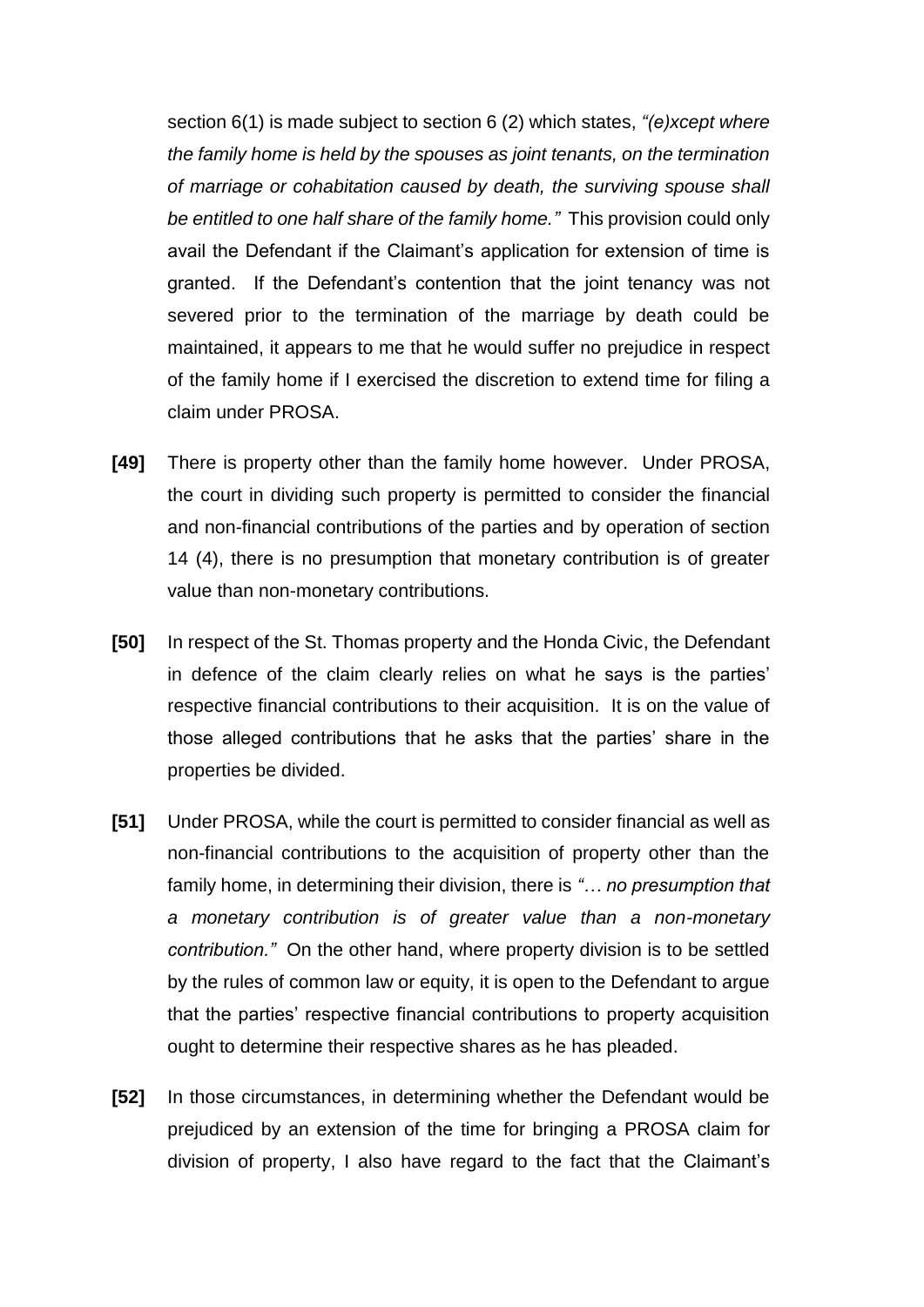application was only made on the day fixed for the hearing of the claim, and after the Defendant had filed his affidavit evidence in response to it and submissions invoking the limitation defence provided by PROSA.

- **[53]** In these premises, it is my judgment that it would be prejudicial to the Defendant to grant the Claimant's application for extension of time as he would effectively be deprived of the limitation defence provided at section 13(2) at a very late stage in the proceedings, certainly as it relates to the division of property other than the family home. Accordingly, I find that the application for an extension of time should not be allowed.
- **[54]** On the basis of my earlier conclusion that Mrs. Wright-Anderson had taken steps during her lifetime and during the subsistence of the parties' marriage, which were inconsistent with the continuation of a joint tenancy or joint ownership of the disputed properties, I find that the claim is prima facie meritorious.
- **[55]** Outside of a section 13 PROSA claim, it was competent to her to make a claim under section 11 for which there is no limitation save that the relief provided there is applied for during the subsistence of the parties' marriage. The parties' marriage was terminated on the death of Mrs. Wright-Anderson which the filing of the Fixed Date Claim Form and the evidence in support preceded. The Claimant could also have applied under the Partition Act for severance or ask that property division be settled by the rules of common law or equity. With these options available to the Claimant, there is no basis for concluding that the Fixed Date Claim Form fails to disclose any reasonable ground for bringing a claim to warrant it being struck out as sought by the Defendant.

# **ORDERS**

- [56] On the Defendant's Notice of Application for Court Orders filed 11<sup>th</sup> October 2019:
	- 1. The application is refused.